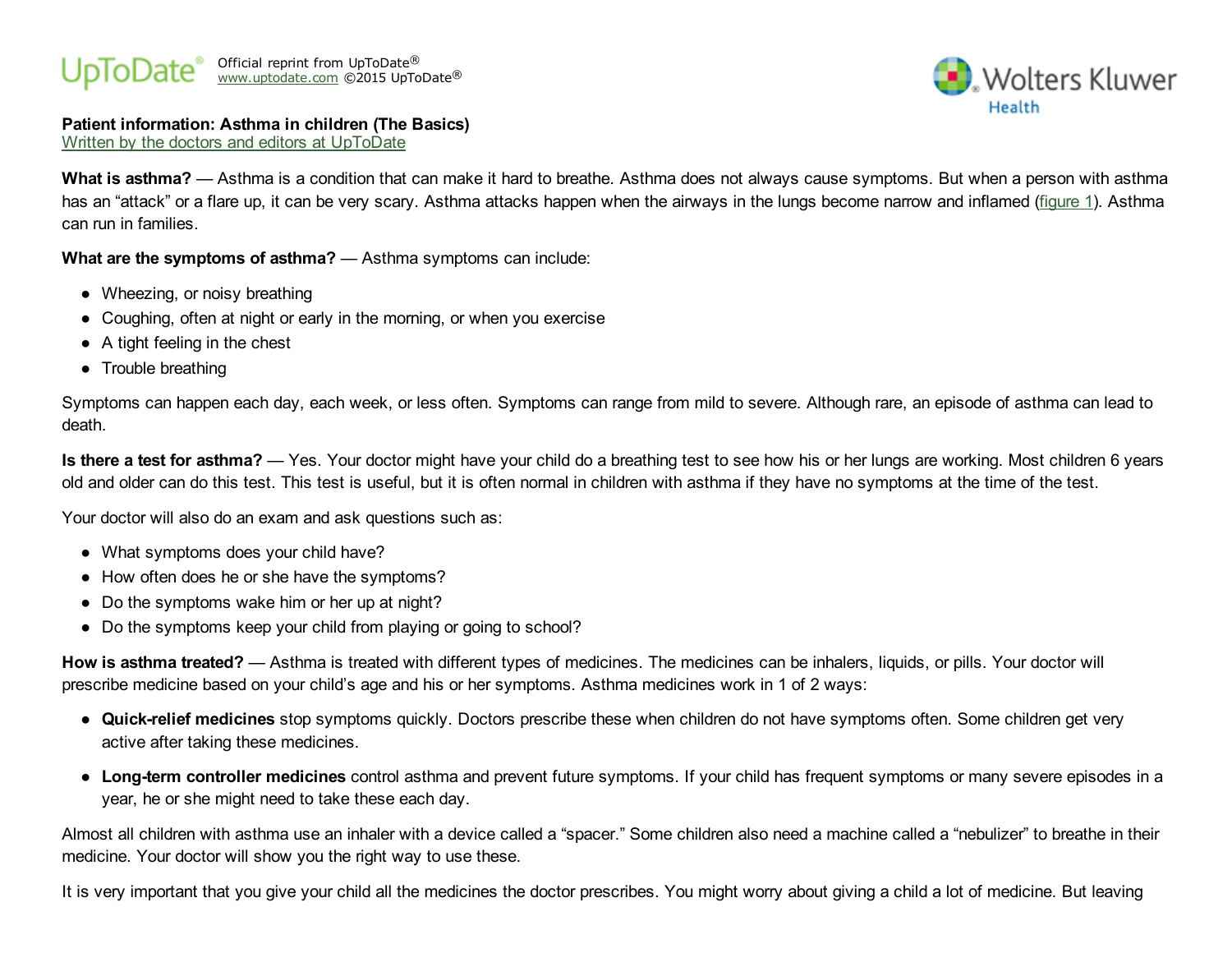your child's asthma untreated has much bigger risks than any risks the medicines might have. Asthma that is not treated with the right medicines can:

- Prevent children from doing normal activities, such as playing sports
- Make children miss school
- Damage the lungs

What is an asthma action plan? — An asthma action plan is a list of instructions that tell you:

- What medicines your child should use at home each day
- What warning symptoms to watch for (which suggest that asthma is getting worse)
- What other medicines to give your child if the symptoms get worse
- When to get help or call for an ambulance (in the US and Canada, dial 9-1-1)

You, your child, and your doctor will work together to make an asthma action plan for your child. As part of the action plan, your child might need to use a device called a "peak flow meter." This device is used at home to see how well your child's lungs are working. Your doctor will show you and your child the right way to use a peak flow meter.

Should I see a doctor or nurse? — See a doctor or nurse if your child has an asthma attack and the symptoms do not improve or get worse after using a quick-relief medicine. If the symptoms are severe, call for an ambulance (in the US and Canada, dial 9-1-1).

Can asthma symptoms be prevented? — Yes. You can help prevent your child's asthma symptoms. You can keep your child away from things that cause or make the symptoms worse. Doctors call these "triggers." If you know what your child's triggers are, you can try to avoid them. If you don't know what they are, your doctor can help figure it out.

Some common triggers include:

- Getting sick with a cold or flu (that's why it's important to get a flu shot each year)
- Allergens (such as dust mites; molds; furry animals, including cats and dogs; and pollens from trees, grasses, and weeds)
- Cigarette smoke
- Exercise
- Changes in weather, cold air, hot and humid air

If you can't avoid certain triggers, talk with your doctor about what you can do. For example, exercise can be good for children with asthma. But your child might need to take an extra dose of his or her inhaler medicine before exercising.

What will my child's life be like? — Most children with asthma are able to live normal lives. You can help manage your child's asthma by:

- Making changes in your life to avoid your child's triggers
- Keeping track of your child's asthma
- Having your child use a peak flow meter
- Following the action plan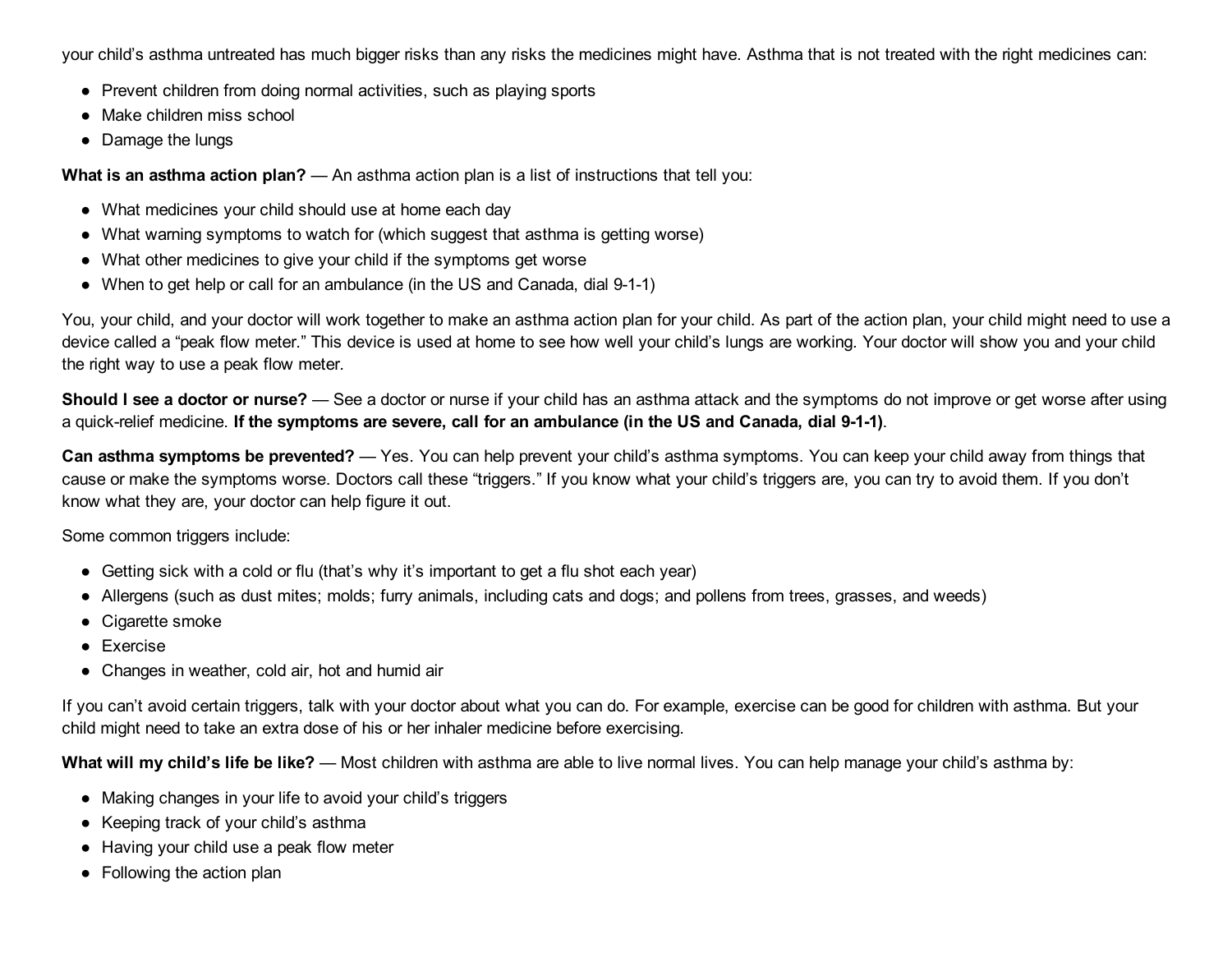• Telling your doctor when your child's symptoms change

Sometimes, asthma gets better as children get older. They might not have asthma symptoms when they become adults. But other children can still have asthma when they grow up.

### More on this topic

Patient [information:](http://www.uptodate.com/contents/medicines-for-asthma-the-basics?source=see_link) Medicines for asthma (The Basics) Patient [information:](http://www.uptodate.com/contents/inhalers-the-basics?source=see_link) Inhalers (The Basics) Patient [information:](http://www.uptodate.com/contents/avoiding-asthma-triggers-the-basics?source=see_link) Avoiding asthma triggers (The Basics) Patient [information:](http://www.uptodate.com/contents/asthma-in-adults-the-basics?source=see_link) Asthma in adults (The Basics) Patient [information:](http://www.uptodate.com/contents/flu-the-basics?source=see_link) Flu (The Basics) Patient [information:](http://www.uptodate.com/contents/cough-in-children-the-basics?source=see_link) Cough in children (The Basics) Patient [information:](http://www.uptodate.com/contents/breathing-tests-the-basics?source=see_link) Breathing tests (The Basics)

Patient [information:](http://www.uptodate.com/contents/asthma-symptoms-and-diagnosis-in-children-beyond-the-basics?source=see_link) Asthma symptoms and diagnosis in children (Beyond the Basics) Patient [information:](http://www.uptodate.com/contents/asthma-treatment-in-children-beyond-the-basics?source=see_link) Asthma treatment in children (Beyond the Basics) Patient information: Exercise-induced asthma (Beyond the Basics) Patient [information:](http://www.uptodate.com/contents/trigger-avoidance-in-asthma-beyond-the-basics?source=see_link) Trigger avoidance in asthma (Beyond the Basics) Patient [information:](http://www.uptodate.com/contents/asthma-inhaler-techniques-in-children-beyond-the-basics?source=see_link) Asthma inhaler techniques in children (Beyond the Basics) Patient [information:](http://www.uptodate.com/contents/how-to-use-a-peak-flow-meter-beyond-the-basics?source=see_link) How to use a peak flow meter (Beyond the Basics)

All topics are updated as new evidence becomes available and our peer review [process](http://www.uptodate.com/home/editorial-policy) is complete. This topic retrieved from UpToDate on: Jan 30, 2015.

The content on the UpToDate website is not intended nor recommended as a substitute for medical advice, diagnosis, or treatment. Always seek the advice of your own physician or other qualified health care professional regarding any medical questions or conditions. The use of UpToDate content is governed by the [UpToDate](http://www.uptodate.com/home/terms-use) Terms of Use. ©2015 UpToDate, Inc. All rights reserved.

Topic 15344 Version 6.0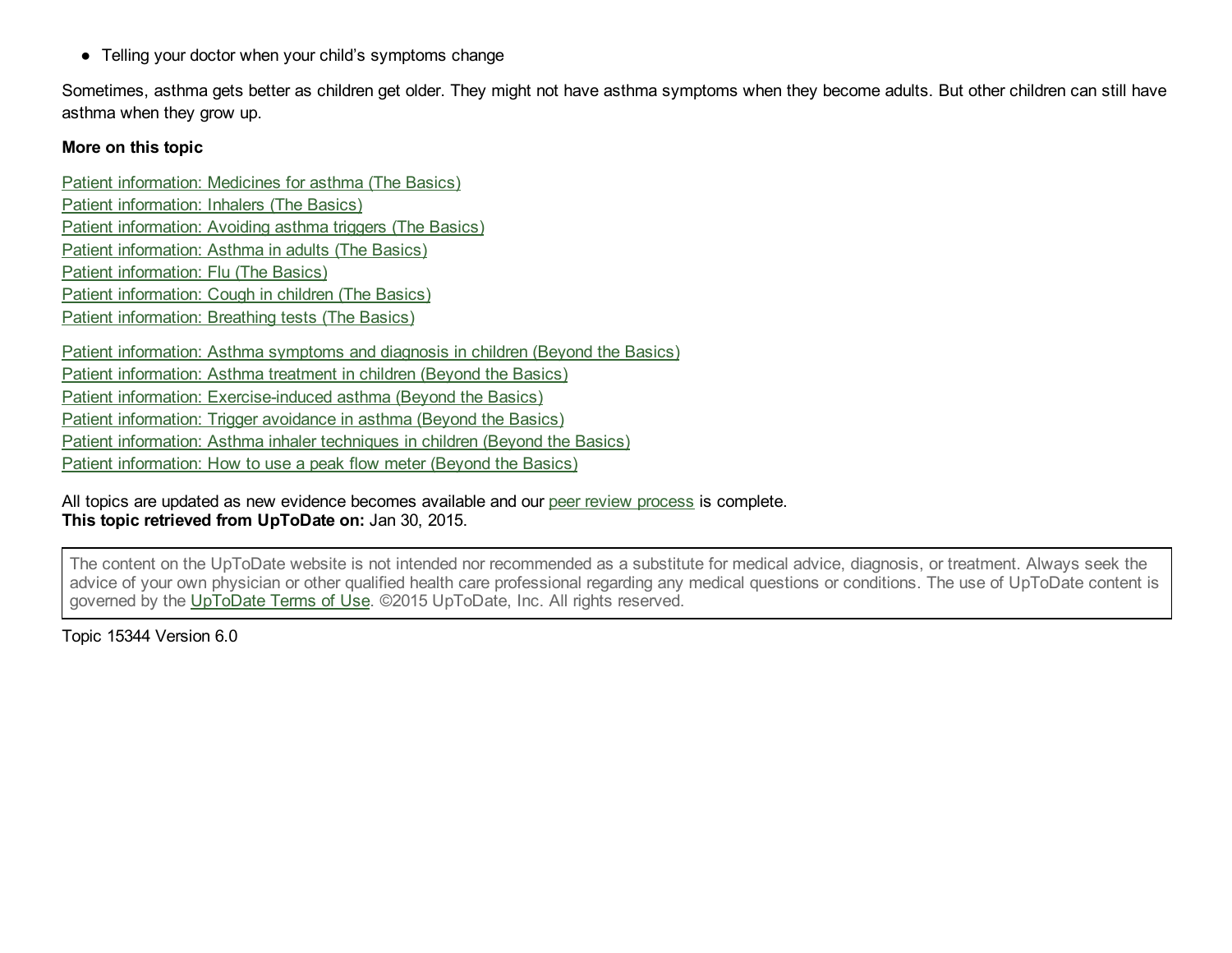# **GRAPHICS**

# Asthma and its treatment